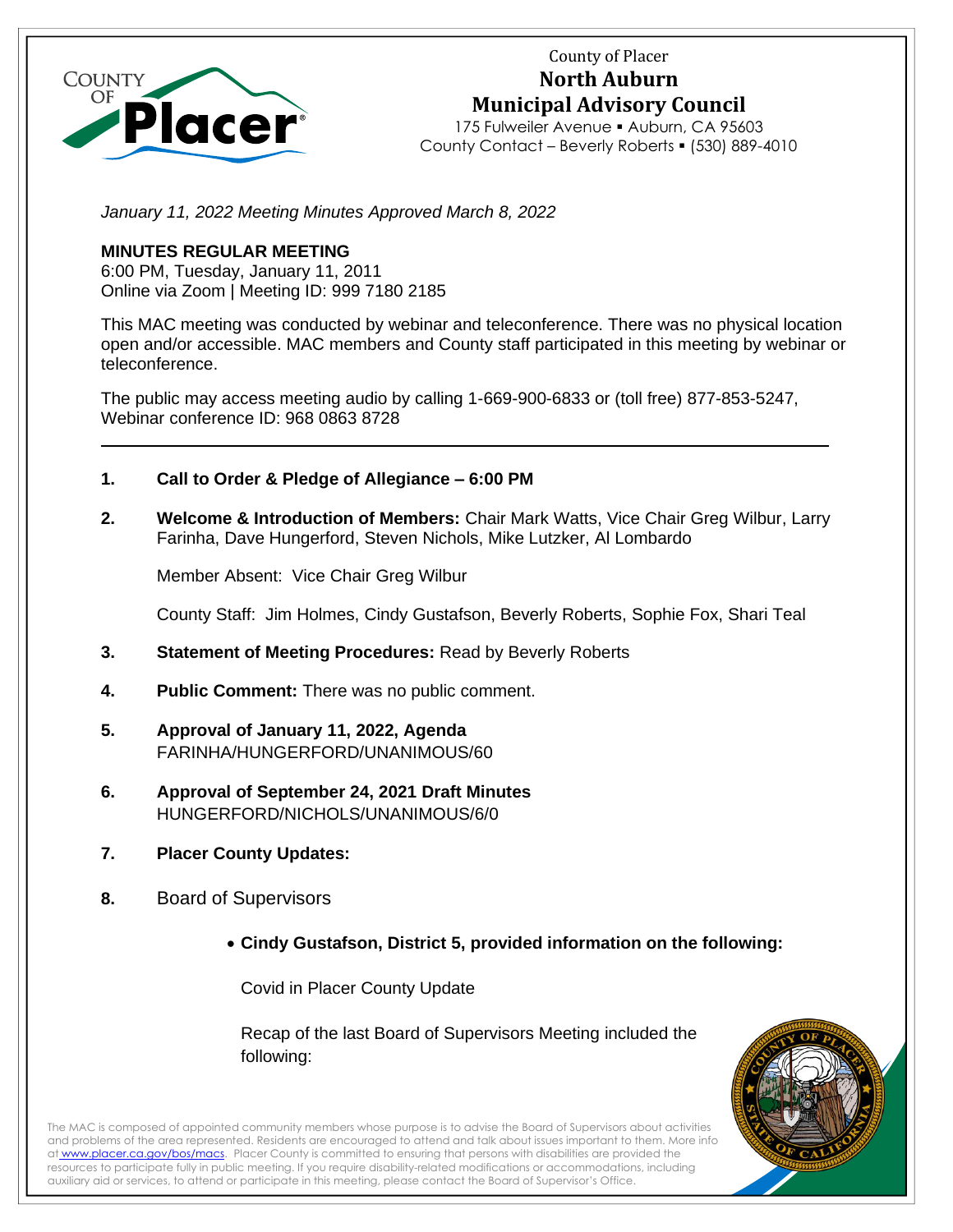New Chair for 2022 is Supervisor Gustafson and Jim Holmes, Vice Chair

Report on the effectiveness of MACs and townhall meetings and the use of other virtual tools

Ratification of Proclamation of Local Emergency Services

# • **Jim Holmes, District 3**

Probation Department has received recognition for their outstanding services. Recent project utilization included mobile work crews with Public Works, Resource Conservation District, Chipper Program. Recently, the crews repurposed the book mobile. Deputy Rufenact, Assistant Probation Officer was recognized for his successful work.

"Camping and Personal Property Storage on County Property and Public Areas" Introduced and waived oral reading of an Ordinance repealing and replacing Placer County Code Chapter 12, Article 12.26, in its entirety regarding camping on county property.

Deputy Spencer stated that 3 new mobile cameras are to be installed on the A and B Homeless areas. They will be setting them up on Tuesday. The total number of people in tents ranges from 70 to 89. Dan Macon, UC Davis, spoke about the safety issues provided for the 4-H projects that might be provided after hours.

Mercy Housing Project – Grand Opening set for some time in March 2022.

Purchase of Hampton Inn in Roseville by County for permanent supportive housing.

# **9. Public Safety Reports**

- **A.** Placer County Fire Department Mike Rufenacht, Assistant Chief, introduced Mike Salas of Station 180 reported 4000 calls last year. Average 10-year increase has been 7.5% year. Storm emergency center update: 233 emergency responses over a 7-day period; 2274 incidents with 50 command and support staff. New rescue unit is arriving soon.
- **B.** California Highway Patrol Officer Kelly, Auburn Office is taking the place of Officer Luthy and gave a brief update of his work history. 435 DUI's, 6000 citations (moving violations), 2000 collisions and 60 felony arrests.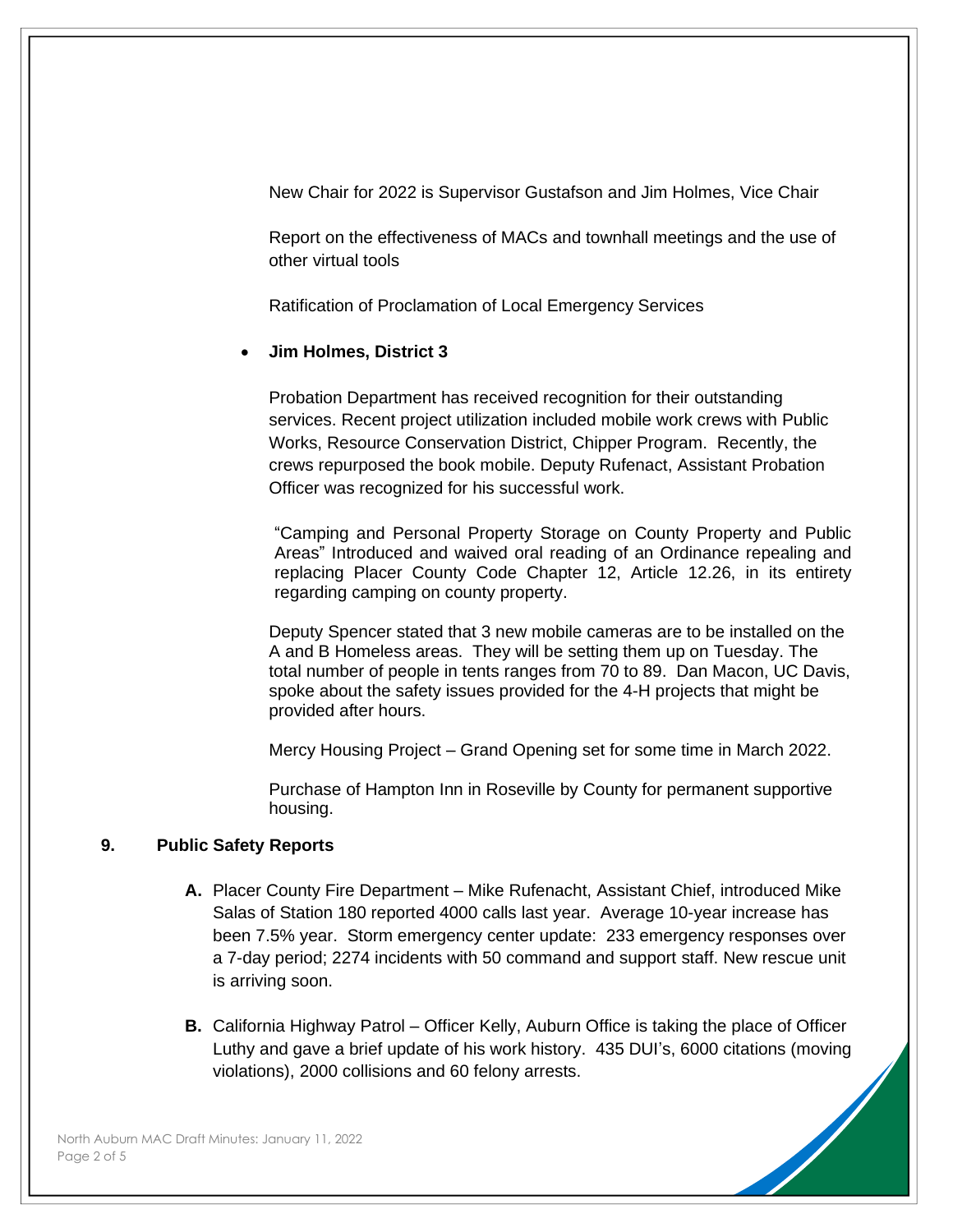- **C.** Placer County Sheriff's Office / POP Officers Deputy Spencer reported in North Auburn there were 1,025 incident calls; 26% were transient and homeless related. Weather seemed to impact the number of homeless/transient related calls, as many probably stayed under cover in their tents.
	- The Gathering Inn, Keith Diederich, CEO, provided clarification of the differences between the "campers" vs. the folks in the Homeless Shelter. Campus of Hope housing project would have a "no-barrier" criteria for their beds; property would be located on Cincinnati Avenue, Roseville. The Auburn Homeless Shelter would be repurposed to allow 50 total beds.

#### **10. North Auburn MAC Committee Reports:**

- **A.** Chair Report/Correspondence, Mark Watts None
- **B.** Transportation Committee, Mark Watts None

#### **11. Action Item: None.**

#### **A. North Auburn MAC Election of 2022 Chair and Vice Chair**

MAC members will select a new Chair and Vice Chair to lead monthly MAC discussions and may choose alternate representatives for MAC committees.

Larry Farinha, Chair Dave Hungerford, Vice Chair

HUNGERFORD/\_LUTZKER/UNANIMOUS/6/0 ABSENT: VICE CHAIR GREG WILBUR\_

# **B. North Auburn 2022 MAC Meeting Schedule**

Approve the draft meeting schedule for the North Auburn Municipal Advisory Council (MAC).

WATTS/LUTZKER/UNANIMOUS/6/0 ABSENT: VICE CHAIR GREG WILBUR

#### **C. Emergency Shelter Conditional Use Permit Modification**

The Placer County Executive Office is requesting approval to extend the use of the emergency shelter located in Building 303A/B at 11442 E Avenue in Auburn for an additional five years. The existing use permit was approved by the Board of Supervisors on May 9, 2017 and authorized establishment of the emergency shelter for five years. The shelter is comprised of an approximately 16,137 square foot building and an outdoor courtyard totaling approximately 8,211 square feet. The Shelter provides services for up to 100 men and women and operates 24 hours per day, seven days per week. If approved, the Shelter would continue operations and provide services for homeless individuals for an additional five years until 2027. **Presenter: Kally Kedinger-Cecil, Planning Services Division**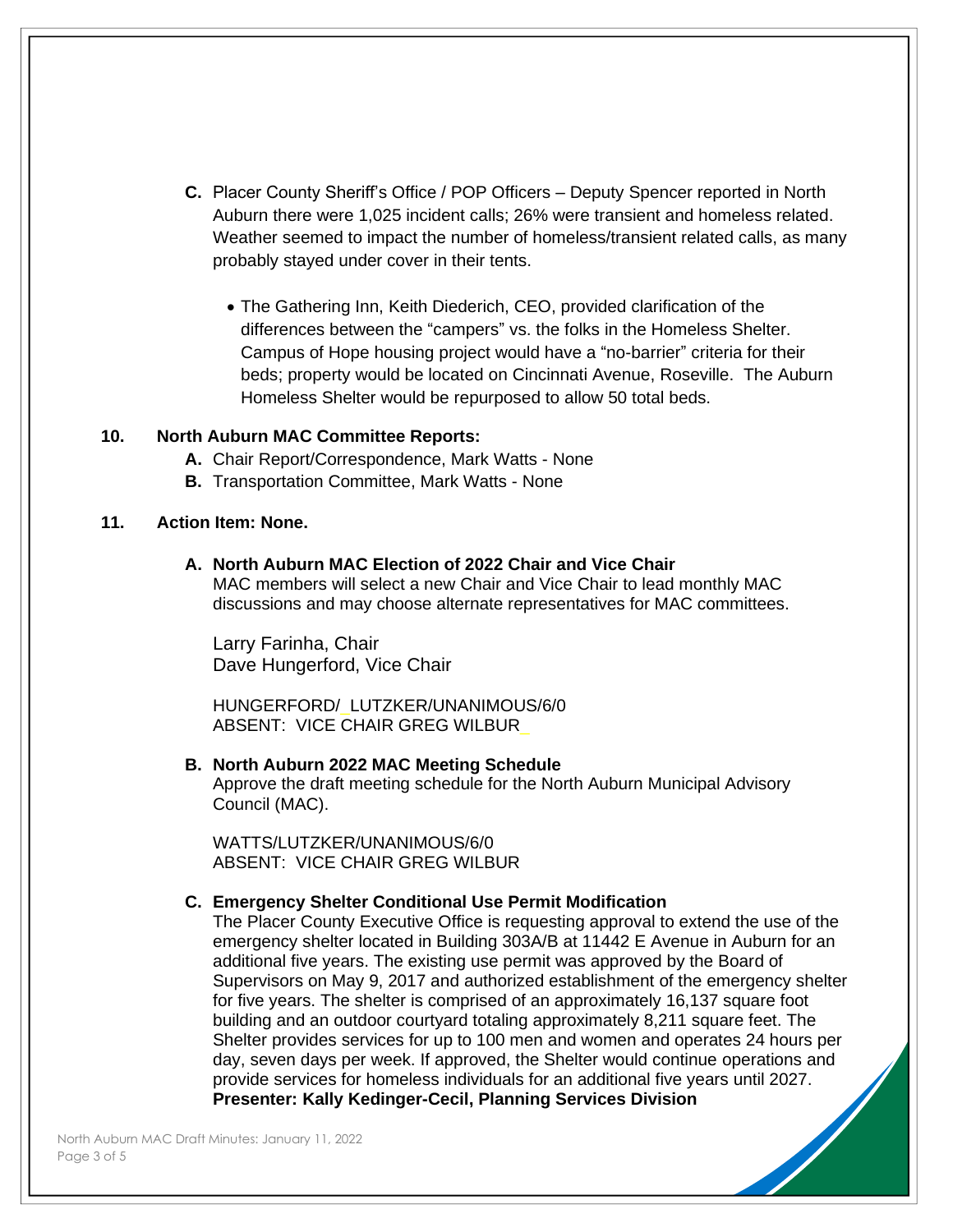Dan Macon, UC Cooperative Extension asked if there are any plans for implementing a new 50 bed occupancy at the emergency center. There is none submitted at this time.

#### **APPROVED: HUNGERFORD/NICHOLS/UNANIMOUS/6/0 ABSENT: GREG WILBUR**

#### **12. Information Item:**

#### **A. Auburn Area Recreation and Park District (ARD)**

The Auburn Recreation District is developing a 24-acre addition to their Regional Park in North Auburn with the help of a \$2.3 Million grant from the Proposition 68 Statewide Park Development and Community Revitalization Program. The project proposes the use of \$445,000 in Area #5 (North Auburn/Meadow Vista Area) Park Dedication Fees as grant matching funds toward development of the 24-acres. Input received from the MAC will be conveyed to the Parks Commission and Board of Supervisors.

#### **Presenters: Ted Rel, Placer County Parks and Open Space Department Kahl Muscott, Auburn Recreation District"**

After discussion, an inquiry was made as to the current funds in the area #5 Park Dedication Fees. Muscott answered: \$558,375. The North Auburn MAC is supportive of this project.

# **B. North Auburn Bowman Community Plan Update (Regional Early Action Planning (REAP) Implementation work program overview)**

The MAC members will receive an informational presentation on the Regional Early Action Planning (REAP) implementation work program. The REAP work program will implement two grants the County was awarded to support an update and refresh to the Auburn Bowman Community Plan. The update will identify critical infrastructure improvements needed to support the community envisioned housing supply and improve clarity of the existing policy document. In addition, the program will develop a Bowman Area Master Plan that will focus on creating a sense of place, provide area-specific design standards, and a plan for providing infrastructure. The work aims to implement the vision already laid out in the 1994 Auburn Bowman Community Plan by eliminating barriers to housing and infill development. This will encourage new development and contribute to the creation of a mixed-use, compact, readily identifiable foothill community.

**Presenters: Jennifer Byous, Supervising Planner & Devin McNally, Associate Planner – Community Development Resource Agency (CDRA)**

Update and overview were received by the MAC.